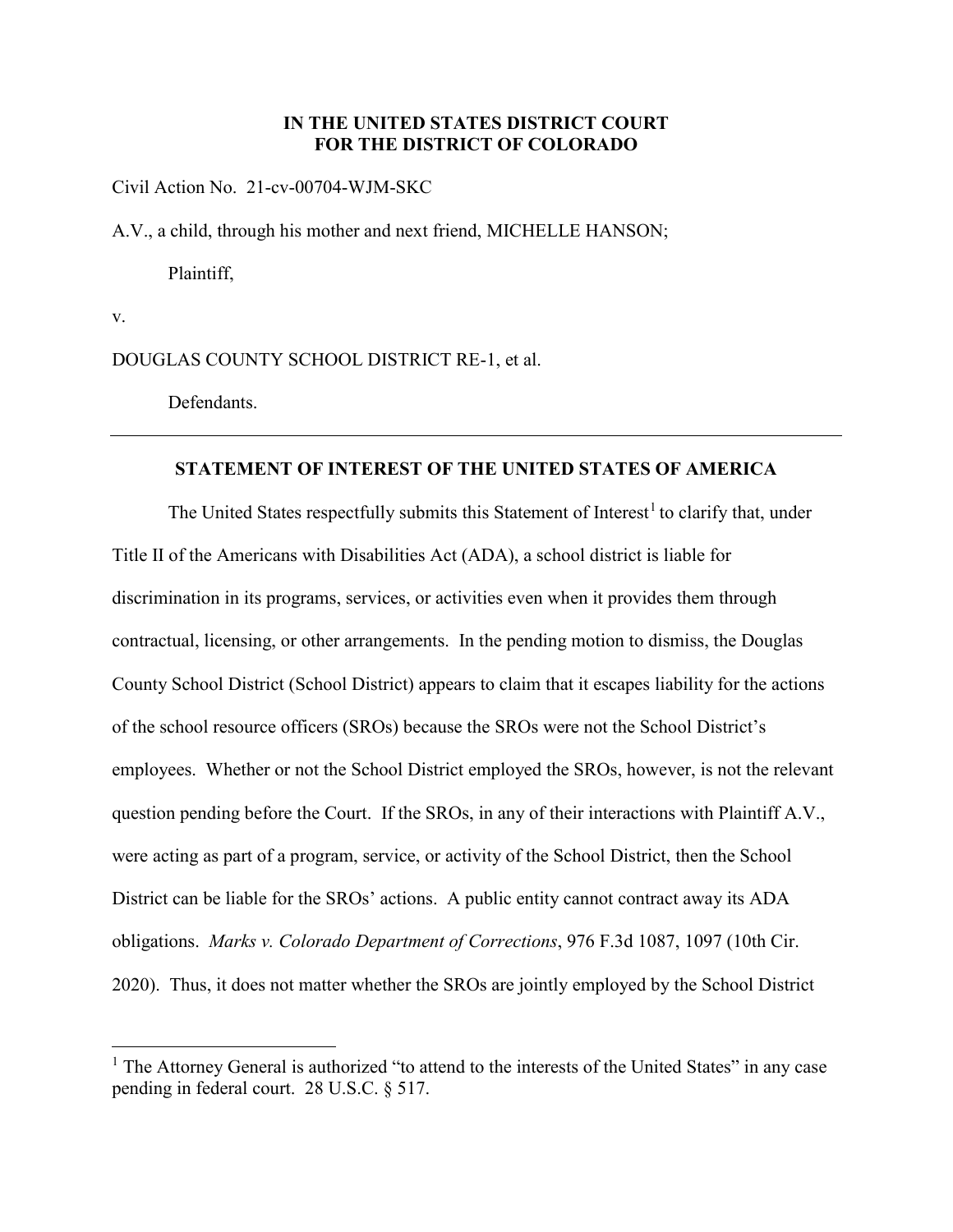and the Douglas County Sheriff's Office (Sheriff) or solely by the Sheriff. What matters for purposes of potential liability is whether the alleged discrimination occurred in a program, service, or activity of that school district.

Congress charged the Department of Justice with implementing Title II of the ADA by promulgating regulations, issuing technical assistance, and bringing suits in federal court to enforce the statute. 42 U.S.C. §§ 12133-12134, 12206. Of particular relevance here, the Title II regulation specifies that a "public entity, in providing any aid, benefit, or service, may not, *directly or through contractual, licensing, or other arrangements*, [discriminate] on the basis of disability." 28 C.F.R. § 35.130(b)(1) (emphasis added). The United States has a strong interest in the proper interpretation and application of Title II's implementing regulation.

### **PROCEDURAL AND FACTUAL BACKGROUND**

In August 2019, Plaintiff A.V. was an eleven-year-old student at Sagewood Middle School, a public school in the School District. Am. Compl.  $\P\P$  1, 16, ECF No. 86-1.<sup>[2](#page-1-0)</sup> A.V., who has autism spectrum disorder and a serious emotional disorder, alleges that three school resource officers<sup>[3](#page-1-1)</sup> (SROs) violated his rights under Title II of the ADA by, among other things, interrupting the de-escalation process with the school psychologist, arresting him, and leaving him handcuffed and locked in a patrol car for several hours.<sup>[4](#page-1-2)</sup> *Id*. at  $\P$  1, 2, 6, 16, 146-151. A.V.

<span id="page-1-0"></span> $2$  On a motion to dismiss, the Court must accept all the well-pleaded allegations of the complaint as true and must construe them in the light most favorable to the plaintiff. *Alvarado v. KOB-TV, L.L.C.*, 493 F.3d 1210, 1215 (10th Cir. 2007) (internal quotations and citation omitted).

<span id="page-1-2"></span><span id="page-1-1"></span> $3$  A school resource officer is defined under Colorado State law as "a peace officer...who has specialized training…to work with school staff and students and who is assigned to a public school or charter school for the purpose of creating a safe learning environment and responding to all non-hazard threats that may impact the school." Colo. Rev. Stat.  $\S 22-32-109.1(1)(g.5)$ . <sup>4</sup> Plaintiff's amended complaint also alleges violations of Section 504 of the Rehabilitation Act, 29 U.S.C. § 794. Am. Compl. ¶¶ 162-196. Because the ADA and the Rehabilitation Act involve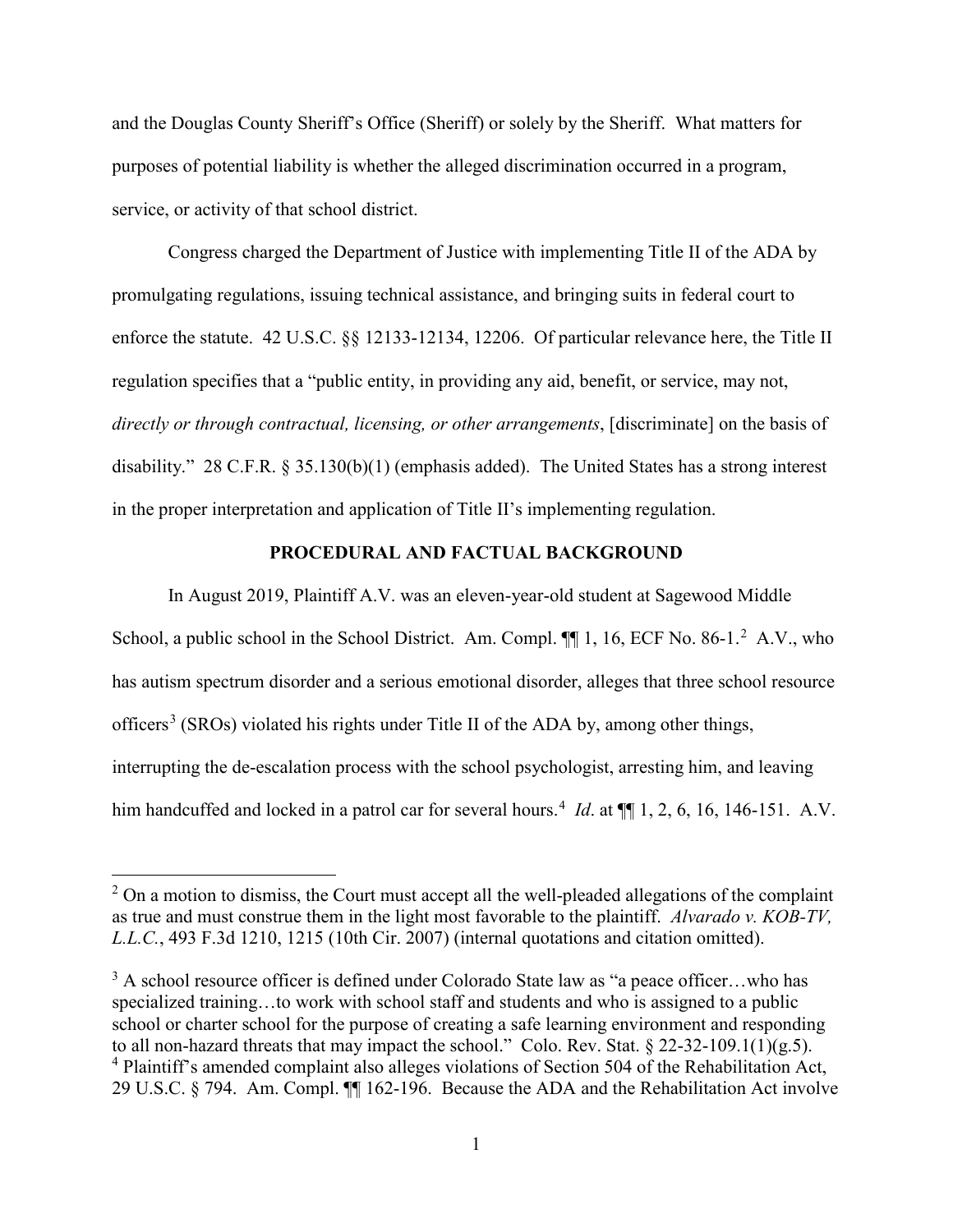originally argued that the SROs were jointly employed by the Sheriff and the School District and that, as joint employers, both the Sherriff and the School District are liable under the ADA for the SRO's discriminatory actions. Compl. ¶ 147, ECF No. 1. The School District moved to dismiss the complaint, arguing that it did not jointly employ the SROs. Def.'s Mot. Dismiss Compl. at 4-8, ECF No. 28. The Court found that A.V. failed to allege sufficient facts to establish a joint-employer relationship and dismissed A.V.'s ADA claims against the School District without prejudice and with leave to amend. Order at 30, 33, ECF No. 84., Compl. ¶ 147, ECF No. 1.

In his amended complaint, A.V. no longer asserts that the School District jointly employs the SROs. Am. Compl. Redline at ¶¶ 6, 14, 153, 129, 177. Instead, A.V. alleges that the "School District is liable [for the actions of the SROs] because it contracted to place SROs in its school and the SRO program is a program of the School District." Am. Compl. at ¶ 152. The School District moved to dismiss the amended complaint, again asserting that the School District cannot be liable under Title II for the actions of the SROs because the School District is not the SRO's joint employer. Def.'s Mot. Dismiss Am. Compl. at 11-14, ECF No. 96. The School District failed to address A.V.'s new allegation that the School District is liable because it contracts with the SROs to implement a program of the District.

The School District acknowledges that it is authorized to implement programs to keep its schools safe. Def.'s Mot. Dismiss Am. Compl. at 13 (citing Colo. Rev. Stat. § 22-32-

the same substantive standards and are generally subject to the same analysis, our discussion applies to both claims. *See Miller ex rel. S.M. v. Bd. of Educ. of Albuquerque Pub. Schs.*, 565 F.3d 1232, 1245 (10th Cir. 2009); 34 C.F.R. § 104.4(b)(1) (U.S. Department of Education regulation implementing Section 504 of the Rehabilitation Act using the "contractual, licensing, or other arrangements" language); *see also* 42 U.S.C. § 12201(a) (stating that the ADA should not be construed to apply a lesser standard that those applied under the Rehabilitation Act).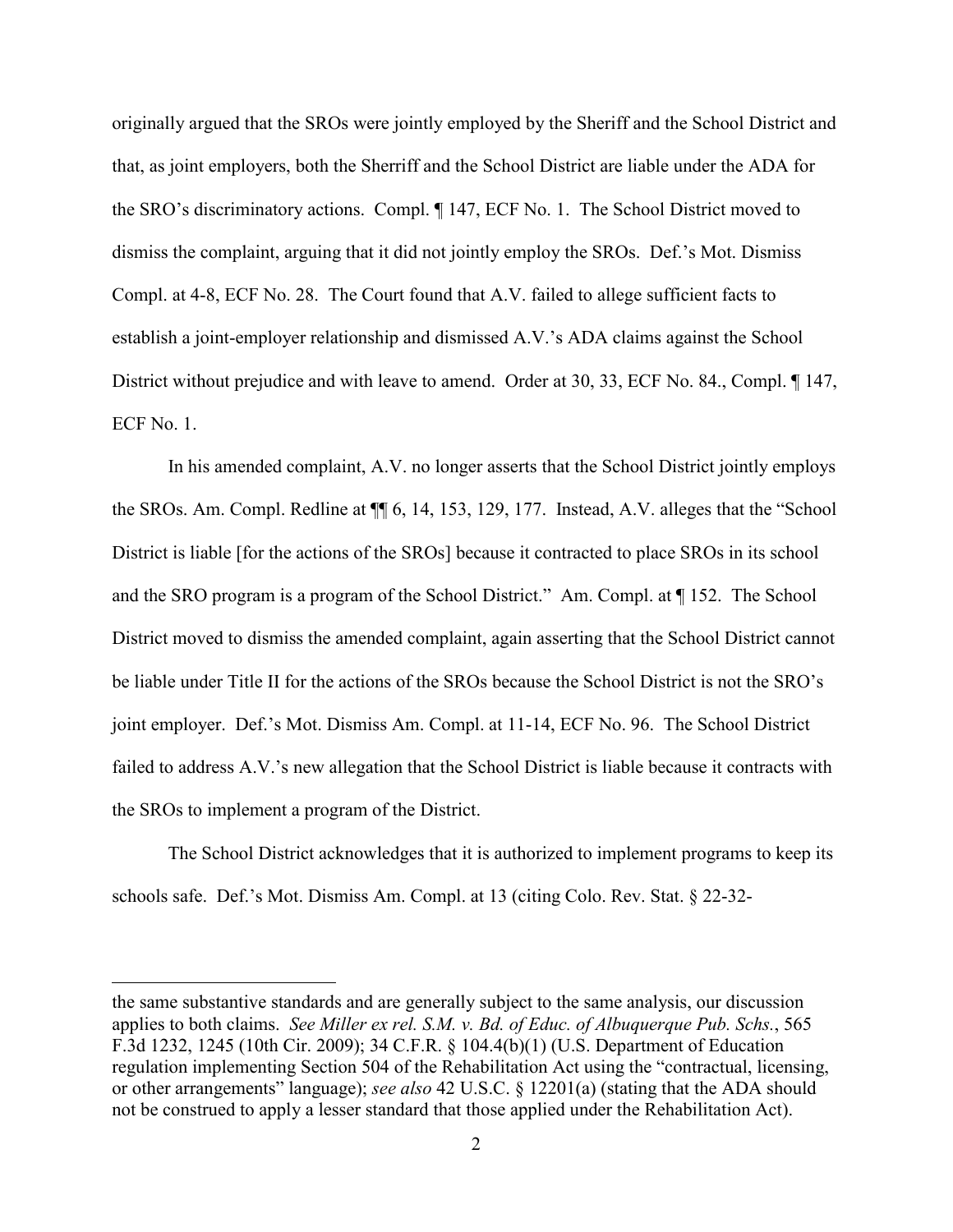$109.1(2)(a)(I)$ , ECF No. 96. According to the amended complaint, the School District has partnered with the Sheriff to place SROs in schools and to maintain an SRO program. Am. Compl. ¶ 92.a. A.V. and the School District agree that the SROs were assigned to A.V.'s middle school pursuant to an Intergovernmental Agreement (contract) entered into by the School District and the Board of County Commissioners, State of Colorado, on behalf of the Sheriff's Office. Am Comp. at ¶ 92.a, Def.'s Mot. Dismiss Am. Compl., Ex. A, ECF No. 91-1. According to the amended complaint, the main purpose of the SRO program is to benefit the School District. Am. Compl.  $\lbrack \! \lbrack 92.g, j. \rbrack$  The School District's superintendent is required to develop procedures for the employment, training, and use of SROs, and procedures for communication between district officials and law enforcement. Am. Compl. ¶ 92.l. The building principal is responsible for the supervision and implementation of the safe school program at his or her school, including the SRO program. Am. Compl. ¶ 92.m.

#### **DISCUSSION**

## **I. A PUBLIC ENTITY MAY BE LIABLE UNDER TITLE II OF THE ADA FOR THE ACTIONS OF NON-EMPLOYEES PROVIDING THE PUBLIC ENTITY'S SERVICES, PROGRAMS, AND ACTIVITIES THROUGH CONTRACTUAL, LICENSING, OR OTHER ARRANGEMENTS.**

In its motion to dismiss the amended complaint, the School District asserts that it cannot be liable under Title II for the actions of the SROs because, based on the facts as alleged in the amended complaint, A.V. fails to establish a joint-employer relationship. Def.'s Mot. Dismiss Am. Compl. at 11-14. But the joint employer theory is not the only way that a Title II entity, like a school district, can be liable for discrimination against a student based on the actions of SROs. Indeed, Title II of the ADA creates an affirmative obligation on a public entity to avoid discrimination in the provision of any of its services, programs, and activities. *See generally* 28 C.F.R. § 35.130. This legal obligation remains when providing its services, programs, or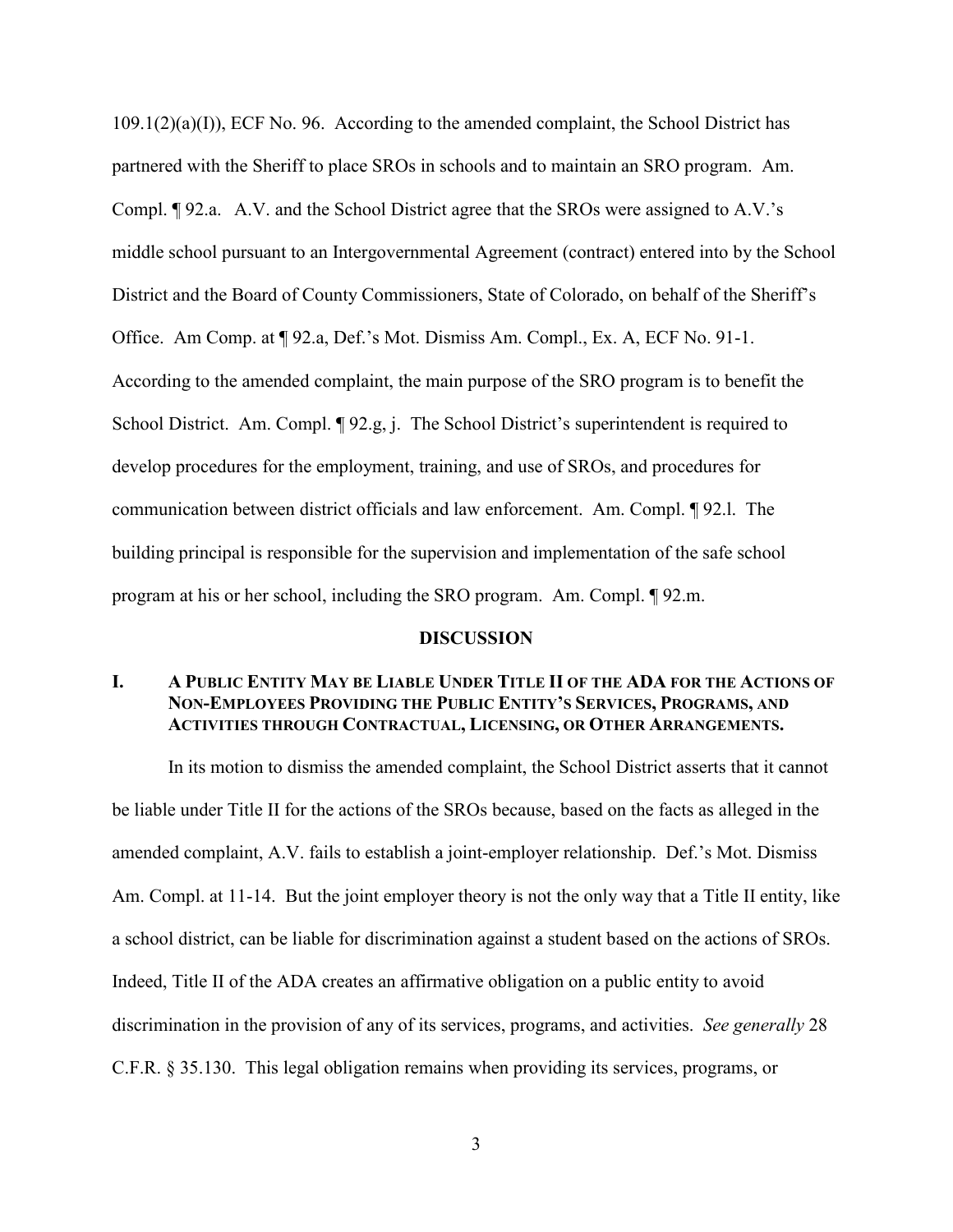activities either directly or through contractual or other arrangements. This is true even where a Title II entity, such as a school district, contracts with another Title II entity, such as a sheriff's office, to provide services for one of its programs. Put simply, school districts cannot divest themselves of responsibility for the lawful administration of any of their programs by contracting with school resource officers, private security guards, or any other contractors. As discussed below, Title II of the ADA, its implementing regulation, and Tenth Circuit precedent make this clear.<sup>[5](#page-4-0)</sup>

# A. Title II and its Implementing Regulation Make Clear that a Public Entity Cannot Avoid Liability by Contracting with a Third Party to Provide its Services, Programs, and Activities.

Title II provides that "no qualified individual with a disability shall, by reason of such disability, be excluded from participation in or denied the benefits of the services, programs, or activities of a public entity, or be subjected to discrimination by any such entity." 42 U.S.C. § 12132. The statute covers all services, programs, or activities "of a public entity" and draws no distinction between a program provided directly by the public entity and a program provided through a contractual or other arrangement.

As directed by Congress, the Department of Justice issued regulations to implement Title II's mandate, codified at 28 C.F.R. Part 35. *See* 42 U.S.C. § 12134 (charging Attorney General to issue implementing regulations). Consistent with the statutory text, the regulation provides that a public entity may not discriminate in the provision of its services, programs, and activities,

<span id="page-4-0"></span> $<sup>5</sup>$  Aside from this issue and the issues addressed in the Statement of Interest filed on June 24,</sup> 2021, ECF No. 51, the United States takes no position on any other issue before the Court.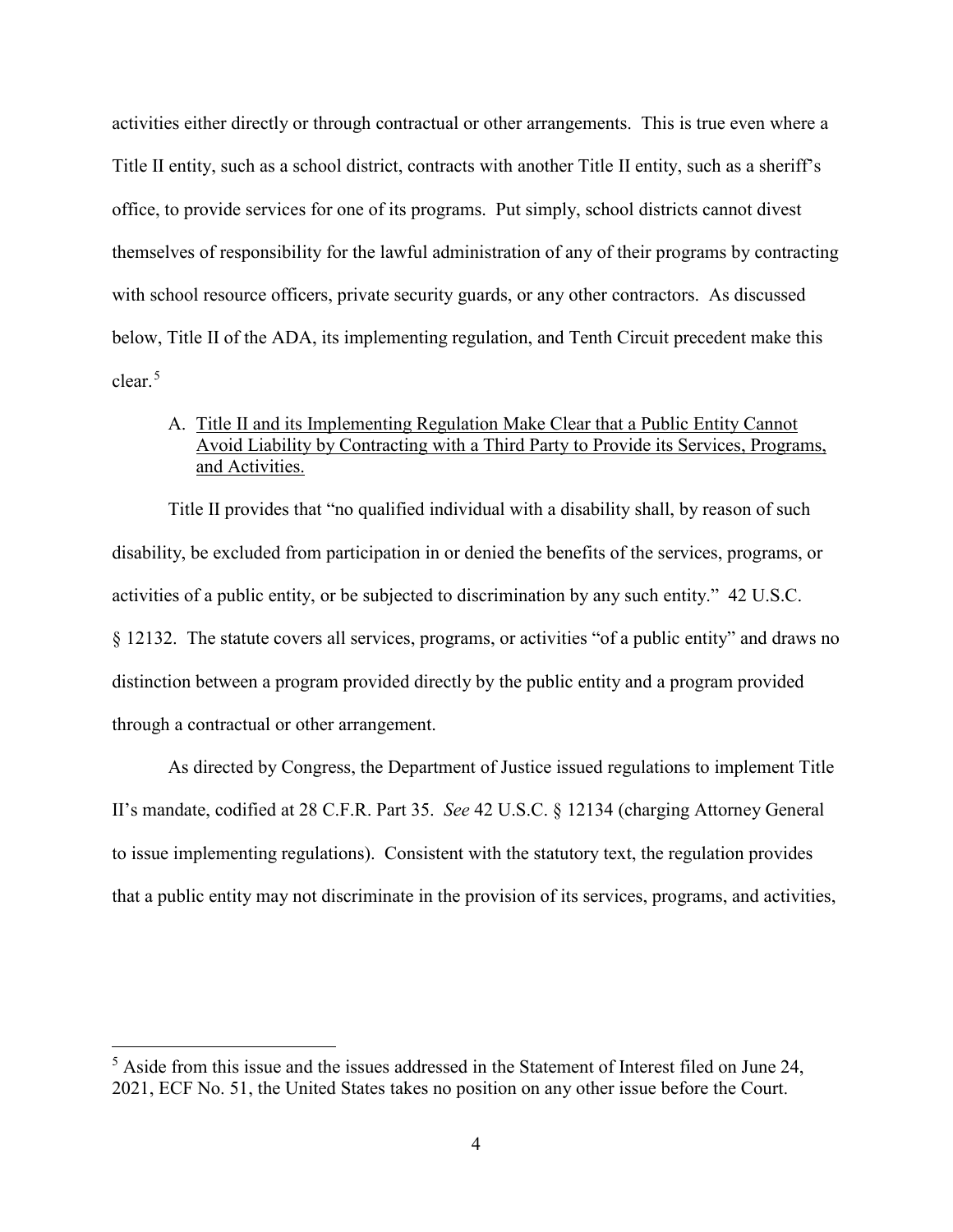whether "directly or through contractual, licensing, or other arrangements." 28 C.F.R.

§ 35.130(b)(1), *see also* 28 C.F.R. § 36.130(b)(3).[6](#page-5-0)

The commentary to the Title II implementing regulation further clarifies its meaning:

All governmental activities of public entities are covered, even if they are carried out by contractors. For example, a State is obligated by title II to ensure that the services, programs, and activities of a State park inn operated under contract by a private entity are in compliance with title II's requirements. The private entity operating the inn would also be subject to the obligations of public accommodations under title III of the Act and the Department's title III regulations at 28 CFR part 36.

28 C.F.R. part 35, app. B (commentary  $\S 35.102$ ).<sup>[7](#page-5-1)</sup> Similarly, the Department has further

elaborated, in the context of correctional facilities that:

[T]itle II requirements apply to correctional facilities used by State or local government entities, irrespective of whether the public entity contracts with another public or private entity to build or run the correctional facility. . . . If a prison is occupied by State prisoners and is inaccessible, the State is responsible under title II of the ADA. The same is true for a county or city jail. In essence, the private builder or contractor that operates the correctional facility does so at the direction of the government entity. Moreover, even if the State enters into a contractual, licensing, or other arrangement for correctional services with a public entity that has its own title II obligations, the State is still responsible for ensuring that the other public entity complies with title II in providing these services.

28 C.F.R. part 35, app. A (commentary § 35.152).

<span id="page-5-0"></span> $\overline{a}$ <sup>6</sup> The Title II regulation is entitled to substantial deference and has the force of law. *Marcus v. Dep't of Revenue*, 170 F.3d 1305, 1306 n.1 (10th Cir. 1999) (citing *Chevron U.S.A. Inc. v. Natural Resources Defense Council, Inc.*, 467 U.S. 837, 844, 81 L. Ed. 2d 694, 104 S. Ct. 2778 (1984) and *Helen L. v. DiDario*, 46 F.3d 325, 332 (3d Cir.), *cert. denied*, 516 U.S. 813 (1995)); *see also Marks v. Colo. Dep't of Corr.,* 976 F.3d 1087, 1097 n.5 (10th Cir. 2020) (citing *Marcus*, 170 F.3d at 1306 n.1).

<span id="page-5-1"></span> $<sup>7</sup>$  The Department's regulatory guidance reflects the "agency's authoritative, expertise-based, fair</sup> [and] considered judgment." *See Kisor v. Wilkie*, 139 S. Ct. 2400, 2414 (2019) (quoting *Auer v. Robbins*, 519 U.S. 452, 462 (1997)). Under these circumstances, courts should defer to the Department's interpretation of its own regulation. *See id*.; *see also id*. at 2410, 2413 (using the Department's regulatory guidance to the ADA as an example of where *Auer* deference applies). "When it applies, *Auer* deference gives an agency significant leeway to say what its own rules mean." *Id*. at 2418.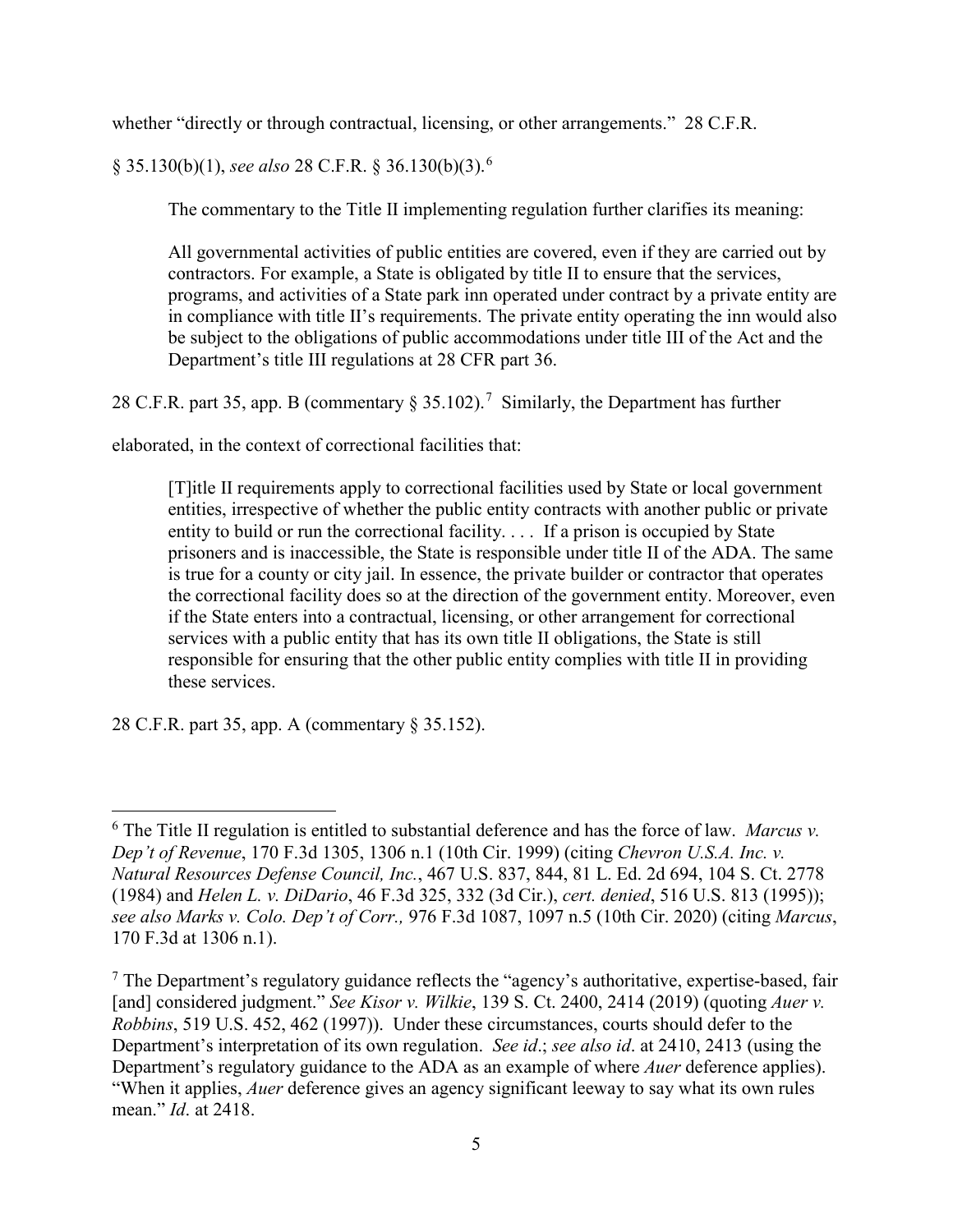Accordingly, the plain text of the ADA, its implementing regulation, and regulatory guidance make clear that a public entity cannot contract away its legal obligations. Instead, a public entity maintains its legal duty and will remain liable for harm in its services, programs, and activities, regardless of how it opts to structure or staff those services.

## B. Tenth Circuit Case Law Supports that a Public Entity, Like the School District, is Liable Under Title II for Discrimination By its Contractor When the Contractor Provides the Public Entity's Services, Programs, or Activities.

The Tenth Circuit, in *Marks v. Colorado Department of Corrections,* ruled that a public entity cannot contract away its liability under Title II of the ADA, and that the state department of corrections could be liable for discrimination by its subcontractor, a community corrections program. 976 F.3d 1087 (10th Cir. 2020). The School District, however, ignores *Marks*, and instead relies on *Bristol v. Board of County Commissioners of Clear Creek*, 312 F.3d 1213 (10th Cir. 2002), which is not relevant to this case, as discussed below. *Marks* governs the School District's liability here.<sup>[8](#page-6-0)</sup>

In *Marks*, the Colorado Department of Corrections (CDOC) entered into a contract with Jefferson County to run a community corrections program. *Id*. at 1092. In turn, Jefferson County contracted with Intervention, a private entity, to run the program. *Id*. The plaintiff sued CDOC under Title II of the ADA, alleging that Intervention determined that she was ineligible for the program due to her disability and returned her to prison. *Id*. Based purely on the contractual relationships between CDOC, the County, and Intervention to run the community corrections program, the Tenth Circuit held that CDOC remained liable for any discrimination

<span id="page-6-0"></span><sup>8</sup> Although the School District addressed *Marks* and *Bristol* in moving to dismiss the original complaint, the Court did not analyze those cases because Plaintiff had only plead a jointemployer theory of liability. Order at 30 ("Ultimately, the Court need not determine at this juncture whether *Bristol* or *Marks* applies…."). Because the amended complaint asserts a contractual basis for liability, the issue is now squarely before the Court.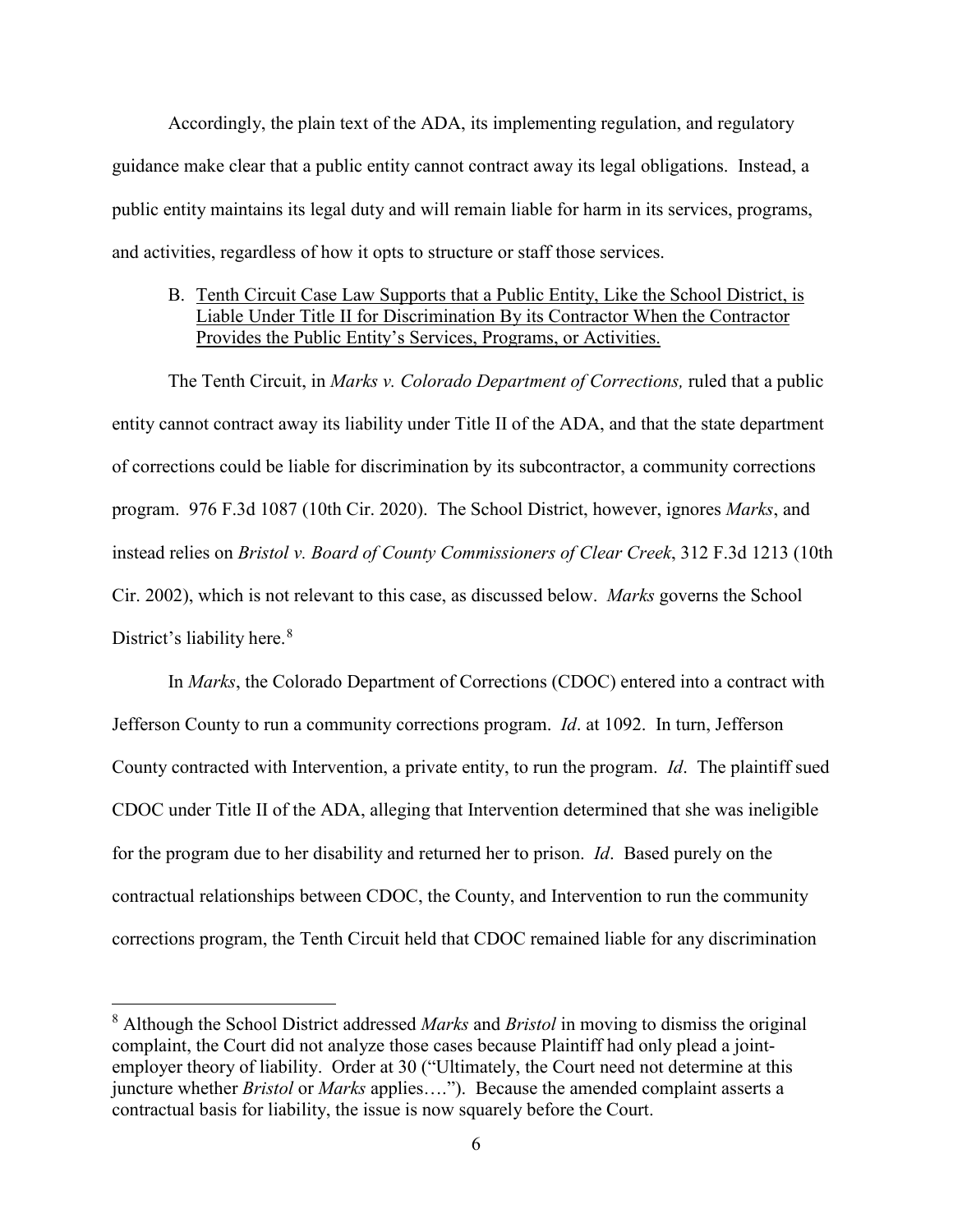against the plaintiff. The court explained that the state entity's services "include 'programs undertaken through third parties by means of contracts and other arrangements.'" *Id*. at 1097. Further, it clarified that "CDOC . . . could farm out operations to others, but doing so would not prevent liability under the Americans with Disabilities Act or the Rehabilitation Act." *Id*. at 1098. Notably, in reaching this conclusion, the Tenth Circuit did not address whether Intervention's employees were jointly employed by the State or County because such a finding was not required to find the State liable.

The Tenth Circuit's holding is consistent with that of other federal courts that have addressed the issue. In *Armstrong v. Schwarzenegger*, for example, the Ninth Circuit held that the State of California maintained its Title II duty to state inmates who were housed in county jails and could be held liable for a county's failure to provide these inmates with reasonable accommodations for their disabilities. 622 F.3d 1058, 1066 (9th Cir. 2010); *see also Castle v. Eurofresh*, 731 F.3d 901, 910 (9th Cir. 2013) ("The law is clear—the State Defendants may not contract away their obligation to comply with federal discrimination laws."). Similarly, in *McIntosh v. Corizon,* the court held that the State of Indiana maintained its Title II obligations when it contracted with a private company to provide medical services to inmates. No. 2:14-cv-00099-JMS-MJD, 2018 WL 1456229, at \*8*,* 2018 U.S. Dist. LEXIS 47837, at \*22-23 (S.D. Ind. Mar. 23, 2018). [9](#page-7-0) In sum, like the public entities in *Marks, Armstrong*, and *McIntosh,* a school

<span id="page-7-0"></span> <sup>9</sup> Other district courts have followed suit. *See, e.g.*, *Smith v. Bd. of Comm'rs of the La. Stadium & Exposition Dist*., 385 F. Supp. 3d 491, 499 (E.D. La. 2019) ("although [private entity] was responsible for operations at [a] concert . . . the concert is an activity for which the [public entity] is responsible" for ADA Title II purposes); *Hahn ex rel. Barta v. Linn County*, 191 F. Supp. 2d 1051, 1054 n.2 (N.D. Iowa 2002) (public entity must "ensure that the private entities with which it contracts comply with the public entity's Title II obligations").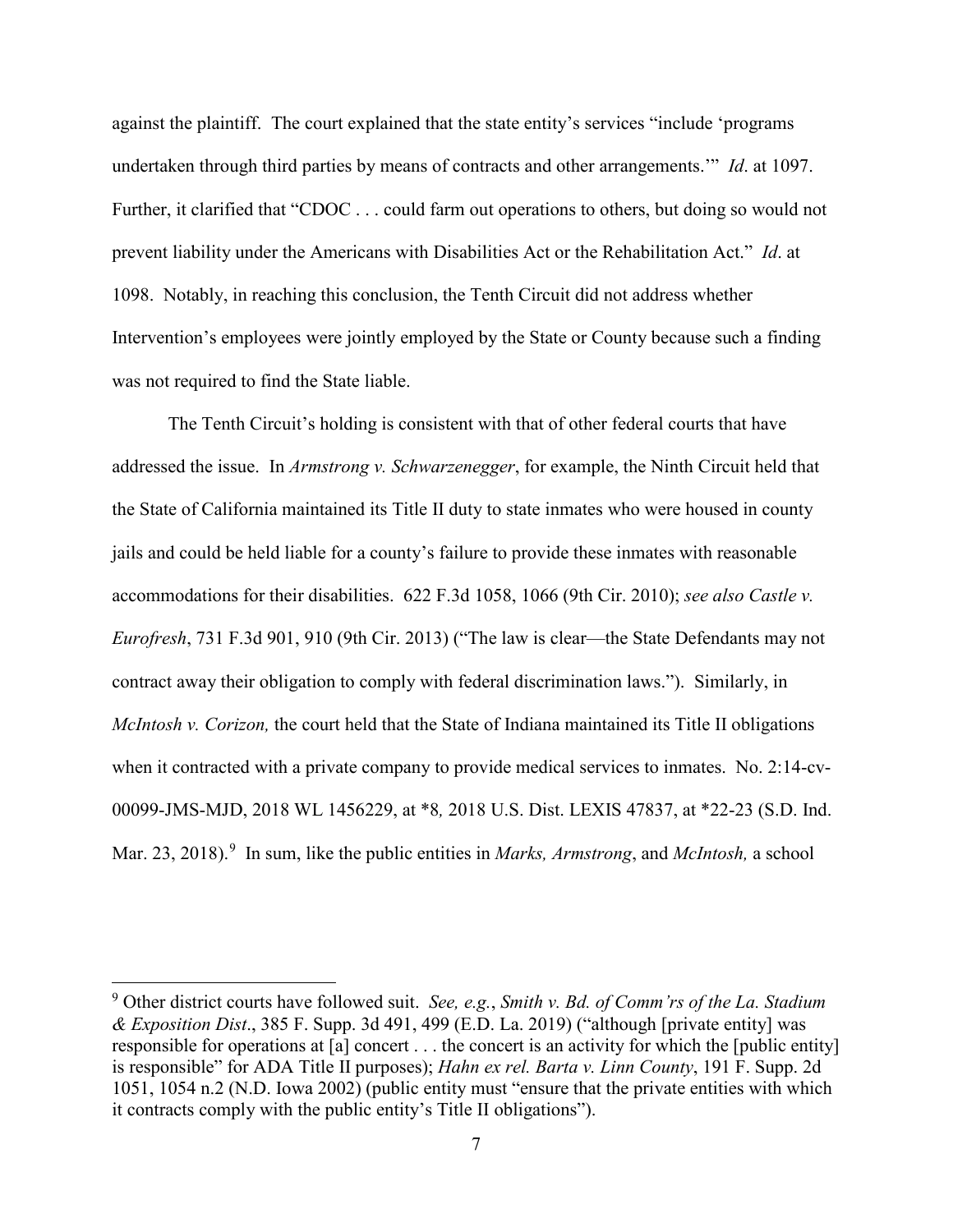district can contract with a third party to carry out any of its programs, services, or activities, but its Title II obligations remain.

# **i. The Tenth Circuit's Decision in Bristol Is Not Relevant to the Issue Before this Court.**

Despite *Marks*' clear application to this case, the School District ignores it and instead incorrectly relies on the Tenth Circuit's decision in *Bristol v. Bd. of Cty. Comm'rs of Cty. of Clear Creek*, which involves a claim of employment discrimination under Title I of the ADA. 312 F.3d 1213 (10th Cir. 2002). In *Bristol*, the plaintiff worked for the Clear Creek County Sheriff. After he was terminated, he sued and claimed that both the Sheriff and the Board of County Commissioners were his employers. The Court analyzed whether the Board was the plaintiff's employer under both the joint-employer test and the single-employer test, which "are designed for situations where there is more than one alleged employer," and concluded that the Board was not his employer. *Id*. at 1218. Because Title I of the ADA imposes a duty on an "employer," *see* 42 U.S.C. § 12111, the Court held that the Board owed no duty to plaintiff and remanded the case with instruction to dismiss the Board as a defendant in the case. *Id*.

Because A.V. no longer alleges that the School District jointly employs the SROs and is not proceeding on a joint employer liability theory, Am. Compl. Redline at ¶ 6, 14, 153, 129, 177, *Bristol* is not relevant to this Court's analysis. Additionally, because *Bristol* involves a claim of employment discrimination under Title I of the ADA, the Tenth Circuit had no reason to consider Title II liability generally, the Title II regulation at issue, or to address whether a public entity is liable for discrimination by its contractor when the contractor is carrying out the public entity's services or program. Accordingly, based upon the facts as alleged in the amended complaint, *Marks*, and not *Bristol*, is applicable.

8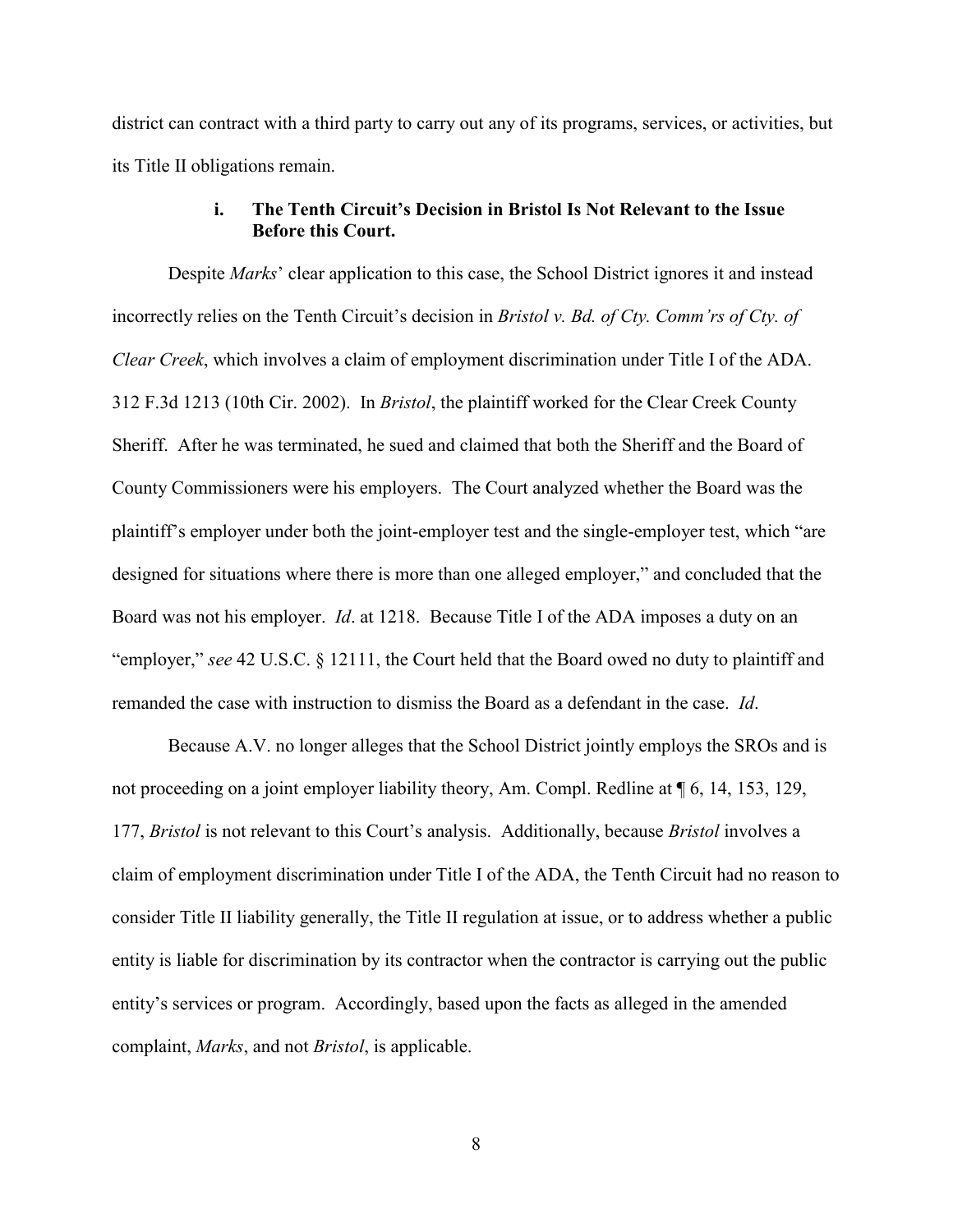#### **ii.** *Marks* **Is Not Distinguishable in Any Meaningful Way.**

The School District, in its reply memorandum to its motion to dismiss the original complaint, appears to suggest that it will attempt to distinguish *Marks* because the subcontracting entity in that case was private, and not public. *See* Def.'s Reply Mem. at 3, ECF No. 60 (conceding that "it could be liable under Title II if it contracted with a private entity…."). The Tenth Circuit provides no basis for such distinction, and neither does the statutory or regulatory text. Instead, the Department of Justice has made clear in its regulatory guidance that "even if the State enters into a contractual, licensing, or other arrangement for [State] services with a public entity that has its own title II obligations, the State is still responsible for ensuring that the other public entity complies with title II in providing these services." 28 C.F.R. part 35, app. A (commentary § 35.152); *see* 28 C.F.R. § 35.130(b)(3)(iii) (prohibiting discrimination "[t]hat perpetuate[s] the discrimination of another public entity if both public entities . . . are agencies of the same State."); *Armstrong v. Schwarzenegger*, 622 F.3d 1058, 1065–68 (9th Cir. 2010) (rejecting State of California's argument that it could not be liable for ADA violations committed by county jails that were housing state prisoners pursuant to contracts with the state). As such, the fact that the Sheriff's Office also has responsibilities under Title II and may be liable for the SROs' actions does not negate the School District's own legal responsibility to ensure that all of its activities, including its school safety program, are carried out in a non-discriminatory manner. Indeed, imposing Title II obligations on both entities is entirely consistent with the text and purpose of the ADA.

The School District also appears to suggest, in its reply memorandum to its motion to dismiss the original complaint, that it could be liable if the SROs were providing "educational services." *See* Def.'s Reply Mem. at 3, ECF No. 60 (conceding that "it could be liable under

9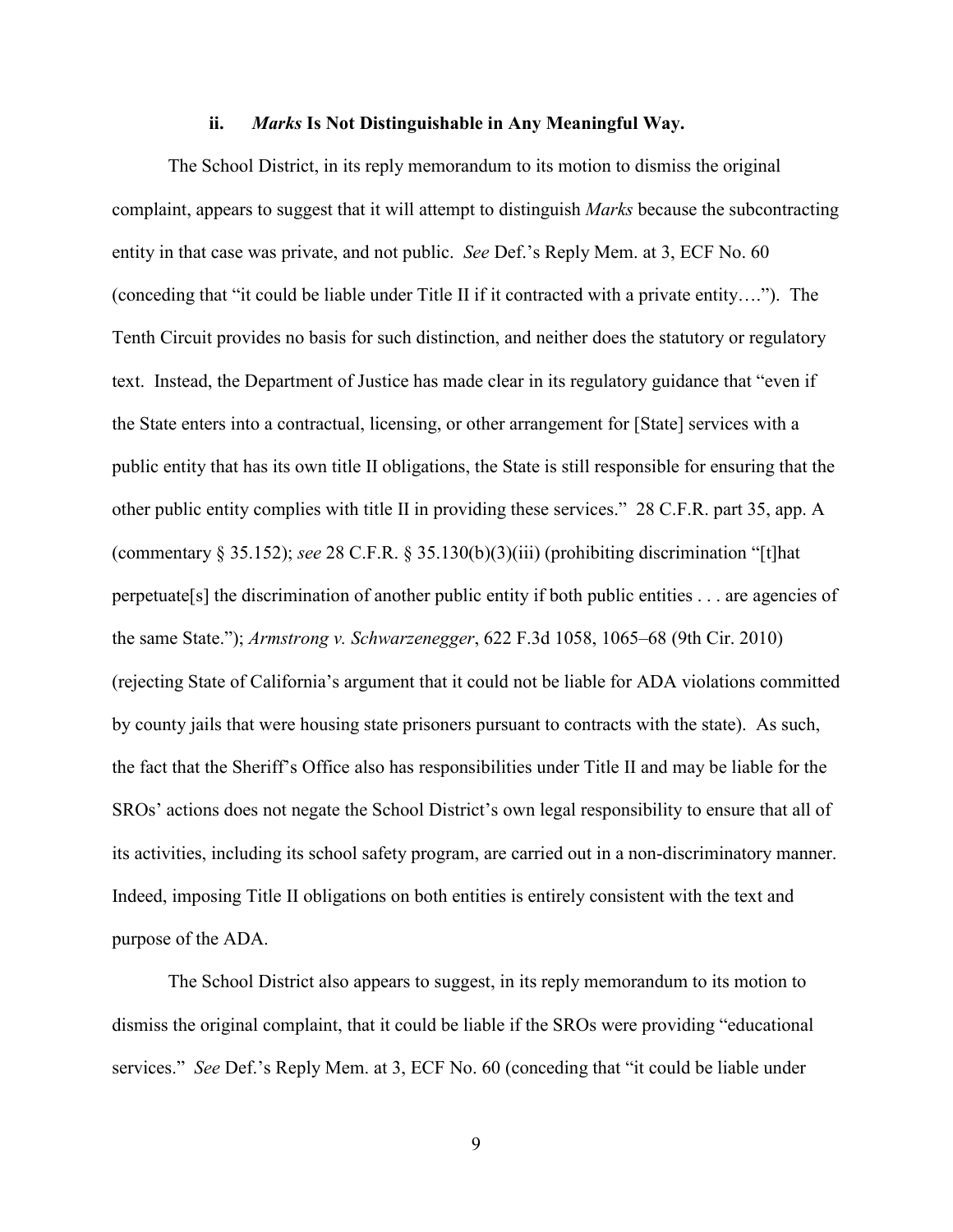Title II if it contracted…to provide an educational service for the District."). Thus, to the extent the School District attempts to limit its ADA obligations to the "educational services" it provides, and not to its other programs, services, and activities such as its SRO program, this too must be rejected. There is no textual basis to import such a limitation. The Title II regulation specifies that Title II of the ADA "applies to *all* services, programs, and activities provided or made available by public entities" and that a "public entity, in providing *any* aid, benefit, or service, may not, directly or through contractual, licensing, or other arrangements" discriminate on the basis of disability. 28 C.F.R. §§ 35.102(a), 35.130(b)(1) (emphasis added); *see also Pa. Dep't of Corr. v. Yeskey*, 524 U.S. 206, 209 (1998). A school district is certainly primarily responsible for providing educational services, but engages in many other services, programs, or activities, including transporting children, preparing and serving food, promoting student health, and constructing and maintaining buildings. A school district can no more allow the contractors it selects to provide those services to discriminate than it could allow discrimination by a person contracted by the school to proctor its examinations. A school district is required to use all its authority to address alleged discrimination that occurs within any of its programs, services, or activities. And the amended complaint alleges that the SRO program is a program of the School District and that the building principal is responsible for the supervision and implementation of the SRO program. Am. Compl. at ¶¶ 92m, 152. Accordingly, any argument that a school district is not required to comply with Title II when it chooses to provide a program through a contractual relationship with another public entity is without basis.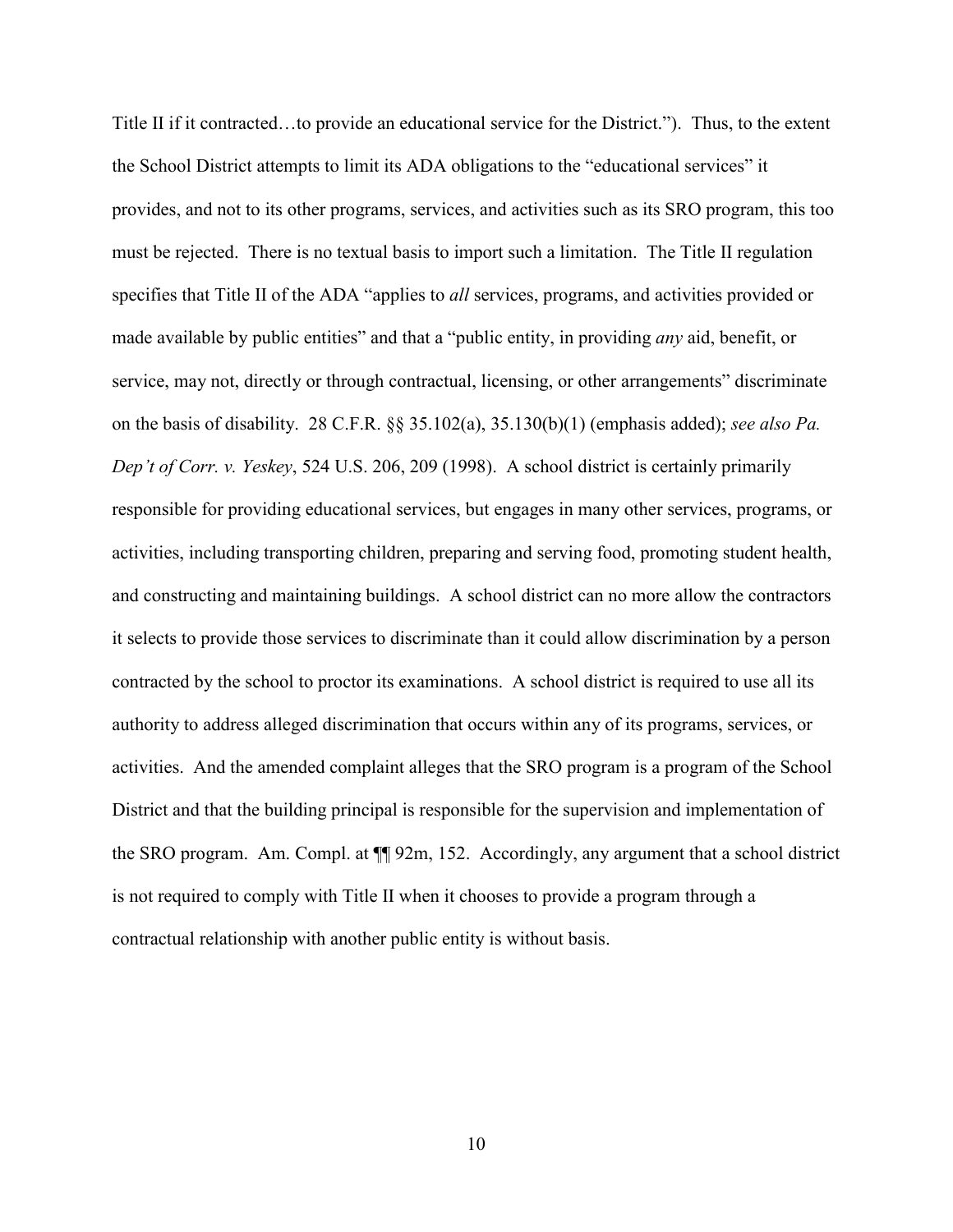#### **CONCLUSION**

 For the foregoing reasons, the United States respectfully requests that the Court consider this Statement of Interest in this litigation.

Date: May 31, 2022

For the United States of America:

/s/ Kristen Clarke KRISTEN CLARKE Assistant Attorney General Civil Rights Division

REBECCA B. BOND Chief

/s/ Jane E. Andersen KATHLEEN P. WOLFE Special Litigation Counsel AMANDA MAISELS Deputy Chief JANE E. ANDERSEN Trial Attorney Disability Rights Section Civil Rights Division U.S. Department of Justice 150 M Street, N.E. Washington, D.C. 20002 Telephone: 202-598-1686 Email: Jane.Andersen2@usdoj.gov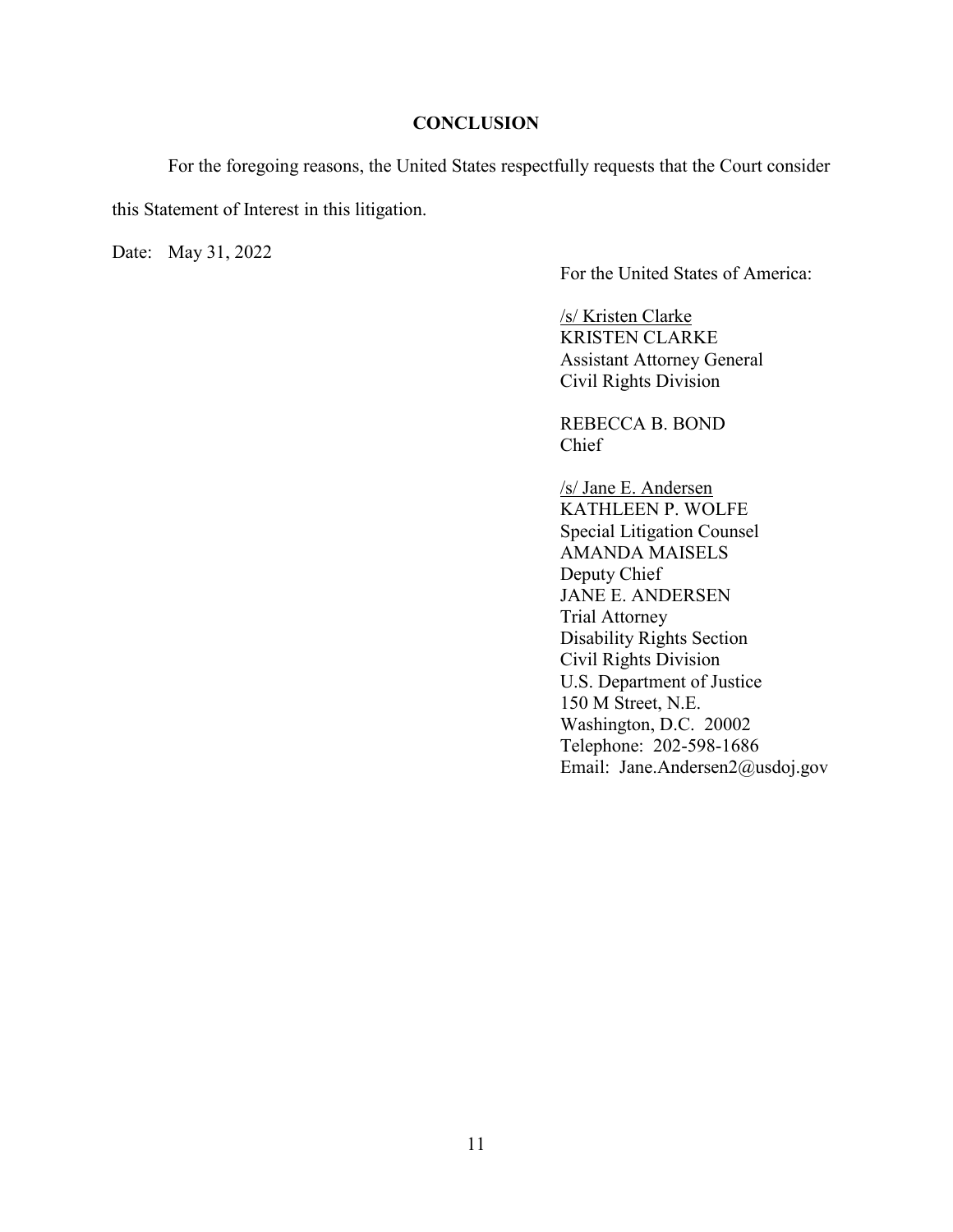#### **CERTIFICATE OF SERVICE**

I hereby certify that on this 31st day of May, 2022, a correct copy of the foregoing Statement of Interest of the United States of America was filed via CM/ECF and served on the following:

Mark Silverstein Sara R. Neel Arielle Herzberg Asma Kadri Keeler American Civil Liberties Foundation of Colorado 303 E.  $17<sup>th</sup>$  Avenue, Suite 350 Denver, CO 80203 Phone: (720) 402-3104 [msilverstein@aclu-co.org](mailto:msilverstein@aclu-co.org) [sneel@aclu-co.org](mailto:sneel@aclu-co.org) [aherzberg@aclu-co.org](mailto:aherzberg@aclu-co.org) akeeler@aclu-co.org *Attorneys for Plaintiff Served via CM/ECF*

Jack D. Robinson SPIES, POWERS & ROBINSON, P.C. 1660 Lincoln Street, Suite 2220 Denver, CO 80264 Telephone: (303) 830-7090 [robinson@sprlaw.net](mailto:robinson@sprlaw.net) *Attorney for Plaintiff Served via CM/ECF*

Michael Brent Case Jonathan P. Fero M. Johnathan Koonce Semple, Farrington, Everall & Case, P.C. 1120 Lincoln Street, Suite 1308 Denver, CO 80203 Telephone: (303) 595-0941 [bcase@semplelaw.com](mailto:bcase@semplelaw.com) [jfero@semplelaw.com](mailto:jfero@semplelaw.com) [jkoonce@semplelaw.com](mailto:jkoonce@semplelaw.com) *Attorneys for Defendant Douglas County School District RE-1 Served via CM/ECF*

Amy F. Edwards Kelley Dunnaway Douglas County Deputy County Attorney